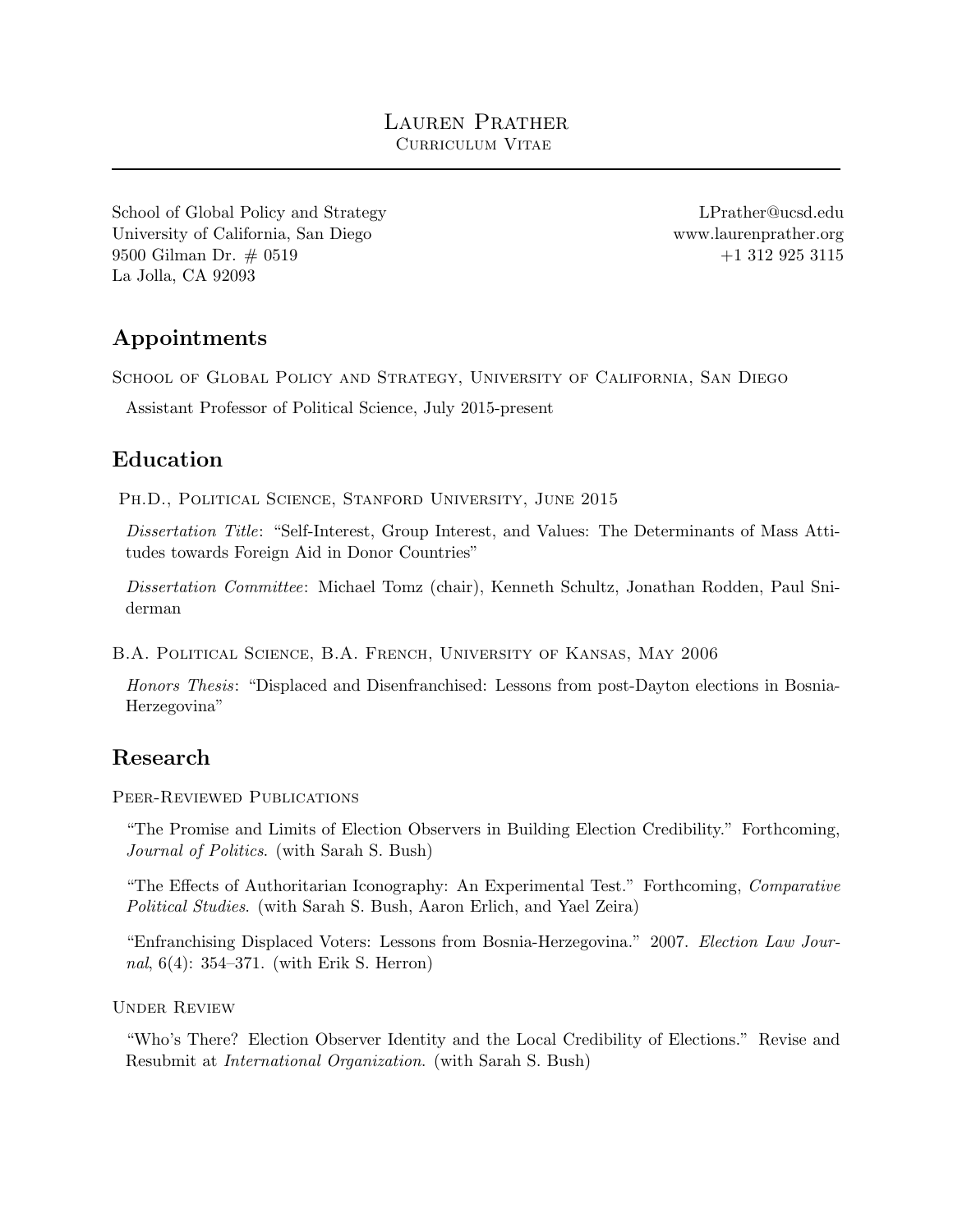"How Officeholder Gender Shapes the Political Engagement of Constituents: Evidence from a Field Experiment in Tunisia." Winner of APSA Women and Politics Section Best Paper Award 2016. (with Sarah S. Bush)

"Preferences for Domestic Action Over International Transfers in Global Climate Policy." Under Review. (with Mark Buntaine)

Working Papers

"Transnational Ties and Support for International Redistribution."

"Values at the Water's Edge: Social Welfare Values and Foreign Aid."

"Foreign Aid Attitudes and Material Interests."

"An Experiment on the Use of Electronic Devices to Collect Survey Data." (with Sarah S. Bush)

"Foreign Economic Partners and the Determinants of Mass Attitudes Towards Open Economic Engagement." (with Sarah S. Bush)

"What explains public support for the enforcement of international norms?" (with Melissa Lee)

"Paternalism, Race, and Foreign Aid: Replications and Extensions." (with Andy Baker)

Works in Progress

"The Foreign Policy Attitudes and Behaviors of the Citizen Elite." (with the Foreign Policy Association)

#### Grants and Fellowships

Princeton University Center for Human Values, 2015 (\$91,000) with Melissa Lee

CPS Transparency Special Issue, 2015 (\$11,000) with Sarah Bush, Aaron Erlich, and Yael Zeira

National Science Foundation, RAPID Award, 2014 (\$75,000) with Sarah S. Bush

The Mamdouha S. Bobst Center for Peace and Justice, Princeton University, 2014 (\$10,000) with Sarah S. Bush

Project on Middle East Political Science TRE Grant, 2014 (\$3,000) with Aaron Erlich

Winter Experimental Social Sciences Institute, NYU Abu Dhabi, 2014

Institute for Research in the Social Sciences, Dissertation Fellow, 2013-2014 (\$4,500)

The Europe Center at Stanford University, Research Grant, 2013 (\$5,000)

Graduate Research Opportunity Award, Stanford University, 2013 (\$3,550)

National Science Foundation, Graduate Research Fellowship Program, 2012-2015

Institute for Research in the Social Sciences, March Fong Eu Graduate Fellowship, 2012-2014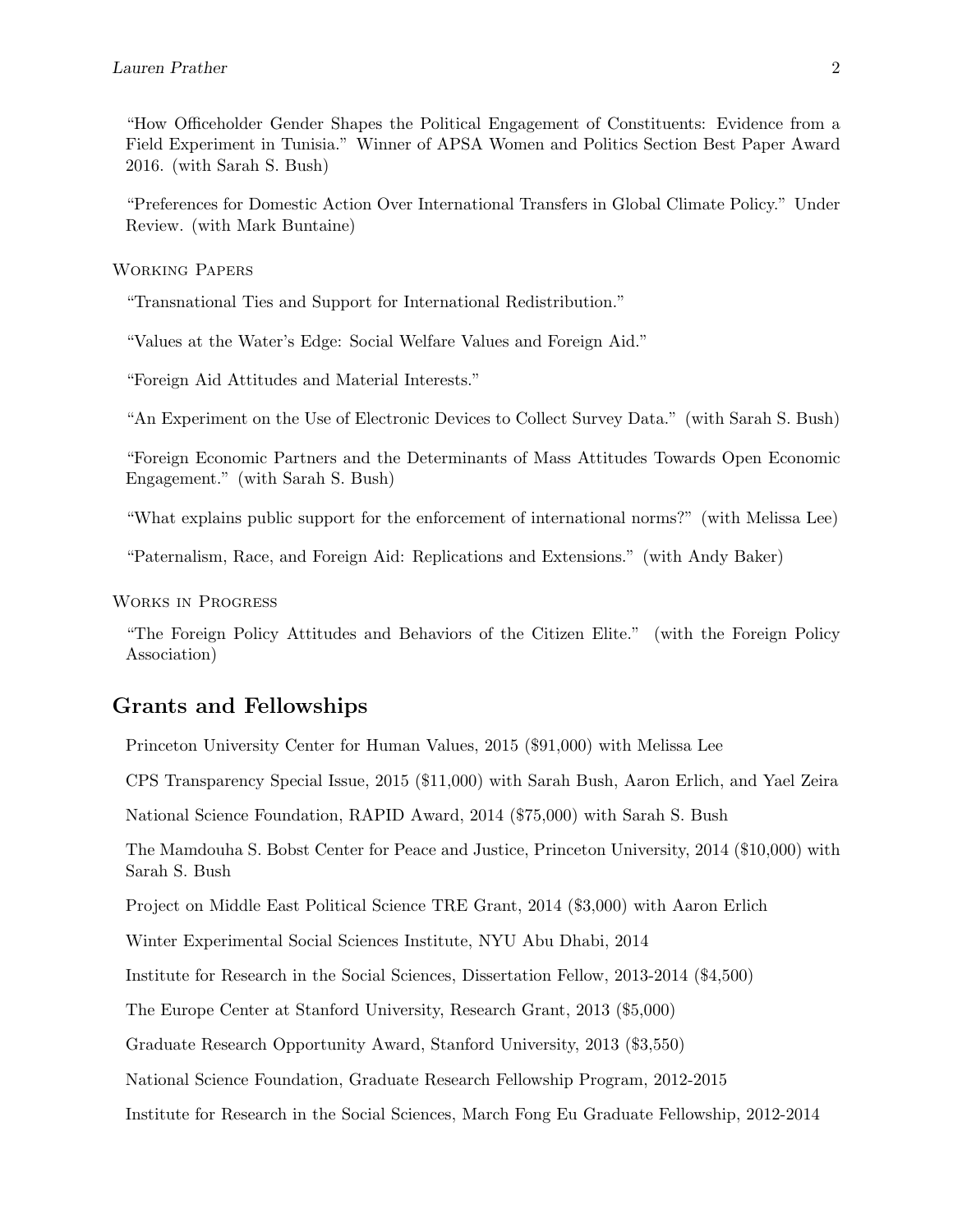Laboratory for the Study of American Values, Stanford University, 2012-2013

Center for African Studies at Stanford University, Research Grant, 2011 (\$1,500)

The Abbasi Program in Islamic Studies at Stanford University, Research Grant, 2011 (\$4,000)

Political Science Graduate Student Fellowship, Stanford University, 2009-present

Eldon Fields Award (top senior, \$500) and Harley Nelson Award (top junior, \$1,000), Department of Political Science, University of Kansas, 2004-2006

Full scholarship to the University of Kansas, 2002-2006 (Awarded to National Merit Finalists)

### Invited Presentations and Workshops

Ethics and Experimental Political Science Workshop, University of West Virginia, May 2016.

"Values at the Water's Edge: Social Welfare Values and Foreign Aid", International Relations Workshop, UC, Santa Barbara, May 2016.

"What explains public support for the enforcement of international norms?" with Melissa Lee, International Law, International Norms, and Public Opinion, Princeton University, April 2016.

"Foreign Economic Partners and the Determinants of Mass Attitudes Towards Open Economic Engagement in Tunisia" with Sarah S. Bush, AALIMS Conference on Political Economy of Islam and Muslim Society, Stanford University, April 2016.

"How Gender Stereotypes Can Increase Engagement with Female Officeholders: Evidence from a Field Experiment in Tunisia" with Sarah S. Bush, Conference on Voting, Elections, and Electoral Systems, University of Washington, April 2016.

"Values at the Water's Edge: Social Welfare Values and Foreign Aid", UC Conference on International Cooperation, UCLA, March 2016.

"How Gender Stereotypes Can Increase Engagement with Female Officeholders: Evidence from a Field Experiment in Tunisia" with Sarah S. Bush, International Conference on Women's Political Participation in the Developing World, NYU Abu Dhabi, March 2016.

"Foreign Economic Partners and The Determinants of Mass Attitudes Towards Open Economic Engagement in Tunisia." with Sarah S. Bush, 2015 Virtual Conference, International Political Economy Society, October 2015.

"Third Party Monitors and the Credibility of Political Processes." with Sarah S. Bush, Electoral Integrity Project Pre-APSA Workshop on "What Works? Strengthening Electoral Integrity", American Political Science Association, August 2015.

"Providing Imperfect Public Goods: Cost-Effectiveness and Preferences for Private and Public International Climate Transfers" with Mark T. Buntaine, Richard Wesley Conference on Environmental Politics and Governance, University of Washington, May 2015.

"International Election Observation and Domestic Perceptions of Election Credibility." with Sarah S. Bush, Center for Democracy, Development, and the Rule of Law Workshop, Stanford University, May 2015.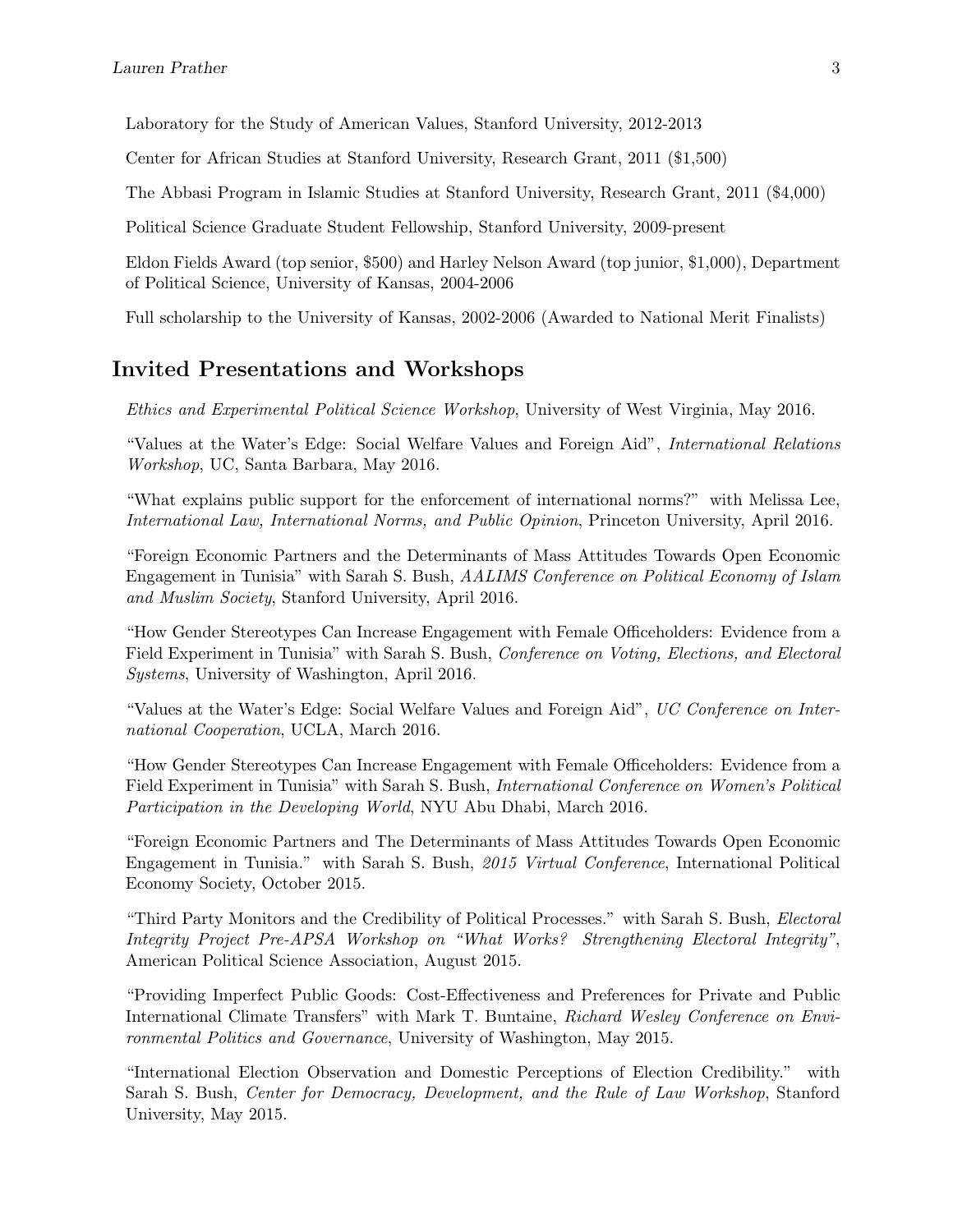"International Election Observation and Domestic Perceptions of Election Credibility." with Sarah S. Bush, Toward Common Indicators for Democratic Elections, The Carter Center and Emory University, April 2015.

"International Election Observation and Domestic Perceptions of Election Credibility." with Sarah S. Bush, Experimental Political Science Conference, New York University, March 2015.

"Values at the Water's Edge: Social Welfare Values and Foreign Aid" Innovations in International Relations Panel, Pre-APSA Workshop, George Washington University, August 2014.

"Fighting Poverty At Home and Abroad: Explaining Redistributive Attitudes and Behaviors." Graduate Student Workshop on the European Union, University of Colorado, May 2014.

"Transnational Ties and Support for International Redistribution." Comparative Approaches to the Study of Immigration, Ethnicity, and Religion Workshop, Stanford University, May 2014.

"Fighting Poverty At Home and Abroad: Explaining Attitudes towards Government Assistance Programs." Winter Experimental Social Sciences Institute, NYU Abu Dhabi, Jan. 2014.

"International Election Observation and Domestic Perceptions of Election Credibility." with Sarah S. Bush, Workshop on The EU and Democracy Promotion, University of California - Berkeley, Feb. 2013.

"International Election Observation and Domestic Perceptions of Election Credibility." with Sarah S. Bush, Conference on Field Experiments in International Relations, Park City, UT. Sept. 2012.

### Conference Presentations

American Political Science Association: Paper 2012, 2013, 2015, 2016; Poster 2014

International Studies Association: Paper 2013, 2014, 2015, 2016, 2017

International Political Economy Society: Paper 2013, 2015 (Virtual)

Midwest Political Science Association: Paper 2011, 2013, 2014, 2015

Peace Science: Paper 2016

Visions in Methodology: Paper 2016

#### Teaching Experience

University of California, San Diego, School of Global Policy and Strategy

Political Economy of Foreign Aid, Fall 2015

Public Opinion and Foreign Policy, Fall 2015